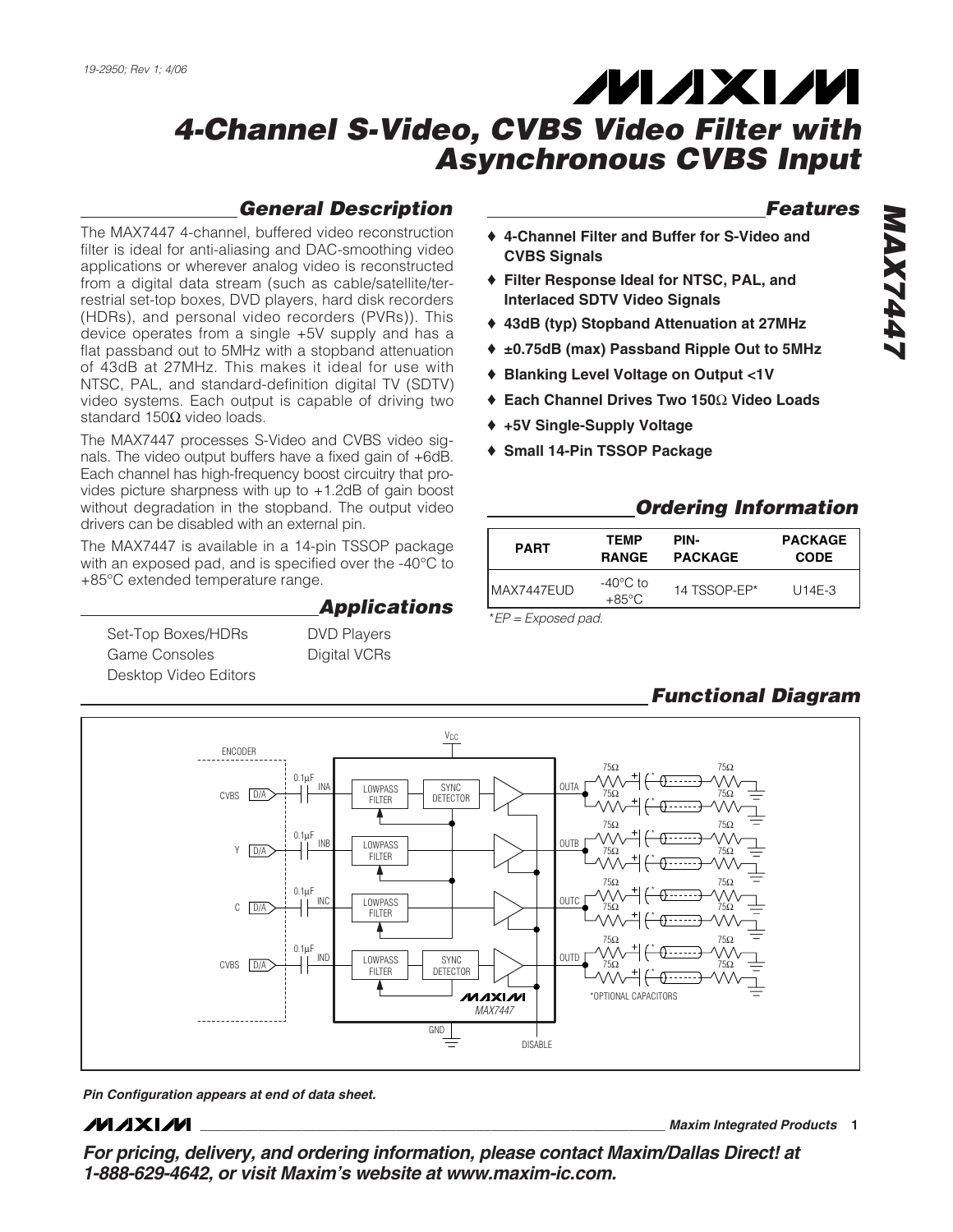### **ABSOLUTE MAXIMUM RATINGS**

| Maximum Current into Any Pin Except V <sub>CC</sub> and GND ±50mA |  |
|-------------------------------------------------------------------|--|
| Continuous Power Dissipation $(T_A = +70^{\circ}C)$               |  |
| TSSOP-EP (derate 20.8mW/°C above +70°C)1667mW                     |  |

| Operating Temperature Range 40°C to +85°C |  |
|-------------------------------------------|--|
| Storage Temperature Range -65°C to +150°C |  |
|                                           |  |
| Lead Temperature (soldering, 10s)+300°C   |  |

*Stresses beyond those listed under "Absolute Maximum Ratings" may cause permanent damage to the device. These are stress ratings only, and functional operation of the device at these or any other conditions beyond those indicated in the operational sections of the specifications is not implied. Exposure to absolute maximum rating conditions for extended periods may affect device reliability.*

# **ELECTRICAL CHARACTERISTICS**

(V<sub>CC</sub> = +5V ±5%, C<sub>L</sub> = 0 to 20pF, R<sub>L</sub> = 75Ω to GND for DC-coupled load, R<sub>L</sub> = 75Ω to V<sub>CC</sub> / 2 for AC-coupled load, C<sub>IN\_</sub> = 0.1µF, T $_A$  = T<sub>MIN</sub> to T<sub>MAX</sub>, unless otherwise noted. Typical values are at V<sub>CC</sub> = +5V, T $_A$  = +25°C.)

| <b>PARAMETER</b>             | <b>SYMBOL</b>          | <b>CONDITIONS</b>                                          | <b>MIN</b> | <b>TYP</b>     | <b>MAX</b>     | <b>UNITS</b> |  |
|------------------------------|------------------------|------------------------------------------------------------|------------|----------------|----------------|--------------|--|
| Passband Response            |                        | $f = 100$ kHz to 5MHz, relative to 100kHz                  | 0.9        | 1.2            | 1.5            | dB           |  |
| Stopband Attenuation         | A <sub>SB</sub>        | $f \geq 27$ MHz                                            | 39         | 43             |                | dB           |  |
| Differential Gain            | dG                     | 5-step modulated staircase                                 |            | 0.15           | 0.50           | $\%$         |  |
| <b>Differential Phase</b>    | $d\theta$              | 5-step modulated staircase                                 |            | 0.15           | 0.50           | Degrees      |  |
| Signal-to-Noise Ratio        | <b>SNR</b>             | Peak signal (2Vp-p) to RMS noise,<br>$f = 100$ Hz to 50MHz |            | 80             |                | dB           |  |
| Group Delay Deviation        | $\Delta t_g$           | Deviation from 100kHz to 4.1MHz                            |            | 17             | 30             | ns           |  |
| Line-Time Distortion         | <b>HDIST</b>           | 18µs, 100 IRE bar                                          |            |                | 0.3            | $\%$         |  |
| Field-Time Distortion        | <b>VDIST</b>           | 130 lines, 18us, 100 IRE bar                               |            |                | 0.5            | $\%$         |  |
| <b>Clamp Settling Time</b>   | tCLAMP                 | To $±1\%$                                                  |            | 430            |                | Lines        |  |
|                              |                        | Channel A, B, D                                            | 0.6        | 0.9            | 1.1            | $\vee$       |  |
| Output DC Clamp Level        |                        | Channel C                                                  | 1.25       | 1.60           | 1.95           |              |  |
| Low-Frequency Gain Accuracy  | Av                     | $f = 100$ kHz, relative to a gain of $+6$ dB               | $-3$       |                | $+3$           | %            |  |
| Low-Frequency Gain Matching  | A <sub>V</sub> (MATCH) | Low-frequency channel-to-channel matching,<br>$f = 100kHz$ |            |                | $\overline{4}$ | $\%$         |  |
| Group Delay Matching         | t <sub>G</sub> (MATCH) | Low-frequency channel-to-channel matching,<br>$f = 100kHz$ |            | $\overline{c}$ |                | ns           |  |
| Channel-to-Channel Crosstalk | <b>XTALK</b>           | $f = 100$ kHz to 3.58MHz                                   |            | 60             |                | dB           |  |
| Output Short-Circuit Current | <b>ISC</b>             | OUT_shorted to GND or V <sub>CC</sub>                      |            | 70             |                | mA           |  |
| Input Leakage Current        | <sup>I</sup> IN        |                                                            |            |                | 10             | μA           |  |
|                              |                        | Channel A, B, D                                            |            |                | 1.2            | $V_{P-P}$    |  |
| Input Dynamic Swing          |                        | Channel C                                                  |            |                | 0.9            |              |  |
| <b>SUPPLY</b>                |                        |                                                            |            |                |                |              |  |
| Supply Voltage Range         | <b>V<sub>CC</sub></b>  |                                                            | 4.75       |                | 5.25           | $\vee$       |  |
| <b>Supply Current</b>        | <b>I</b> cc            | No load                                                    |            | 100            | 140            | mA           |  |
| Power-Supply Rejection Ratio | <b>PSRR</b>            | $V_{IN}$ = 100mVp-p, f = 0 to 3.5MHz                       |            | 40             |                | dB           |  |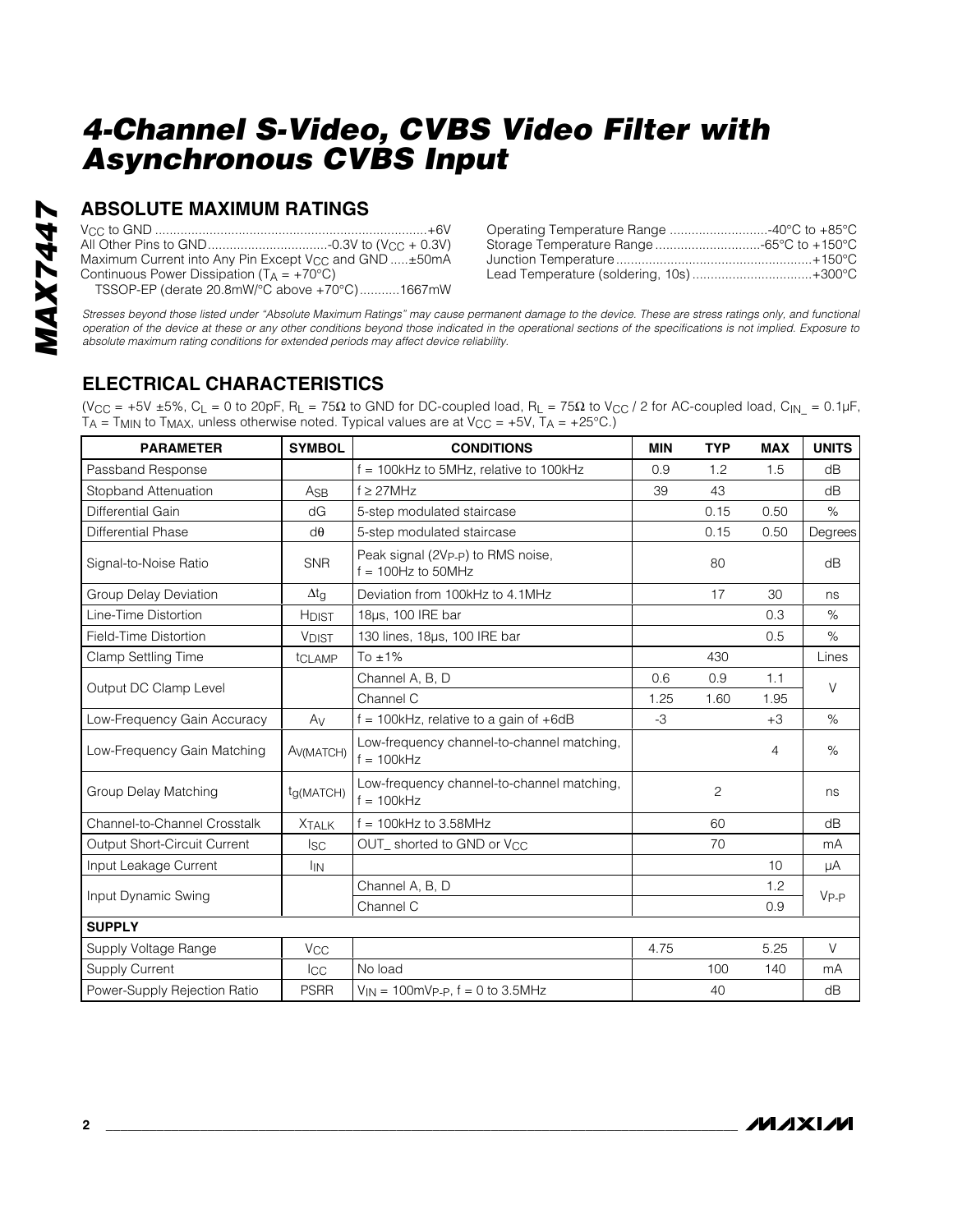# **ELECTRICAL CHARACTERISTICS (continued)**

(V<sub>CC</sub> = +5V ±5%, C<sub>L</sub> = 0 to 20pF, R<sub>L</sub> = 75Ω to GND for DC-coupled load, R<sub>L</sub> = 75Ω to V<sub>CC</sub> / 2 for AC-coupled load, C<sub>IN\_</sub> = 0.1µF  $TA = T_{MIN}$  to  $T_{MAX}$ , unless otherwise noted. Typical values are at  $V_{CC} = +5V$ ,  $T_A = +25°C$ .)

| <b>PARAMETER</b>                 | <b>SYMBOL</b>   | <b>CONDITIONS</b>                                         | MIN | <b>TYP</b> | <b>MAX</b> | <b>UNITS</b>  |  |
|----------------------------------|-----------------|-----------------------------------------------------------|-----|------------|------------|---------------|--|
| <b>DISABLE</b>                   |                 |                                                           |     |            |            |               |  |
| Output Impedance During Disable  | <b>ZDISABLE</b> | At 5MHz                                                   |     |            |            | $k\Omega$     |  |
| Disable Logic-Input High Voltage | Vıн             |                                                           | 2.0 |            |            | $\vee$        |  |
| Disable Logic-Input Low Voltage  | $V_{\parallel}$ |                                                           |     |            | 0.8        | $\mathcal{U}$ |  |
| Disable Logic-Input Current      | <b>DISABLE</b>  | $V_{II}$ = 0V (sink), $V_{IH}$ = V <sub>CC</sub> (source) |     |            | ±10        | μA            |  |

 $(V_{CC} = +5V, T_A = +25°C,$  unless otherwise noted.)

MAX7447 toc01

**AMPLITUDE vs. FREQUENCY**



# *Typical Operating Characteristics*





FREQUENCY (MHz)

10

NORMALIZED TO 0dB

1 10 100









ノハノメレル

AMPLITUDE (dB)

AMPLITUDE (dB)

-80

-60

-40

-20

 $\boldsymbol{0}$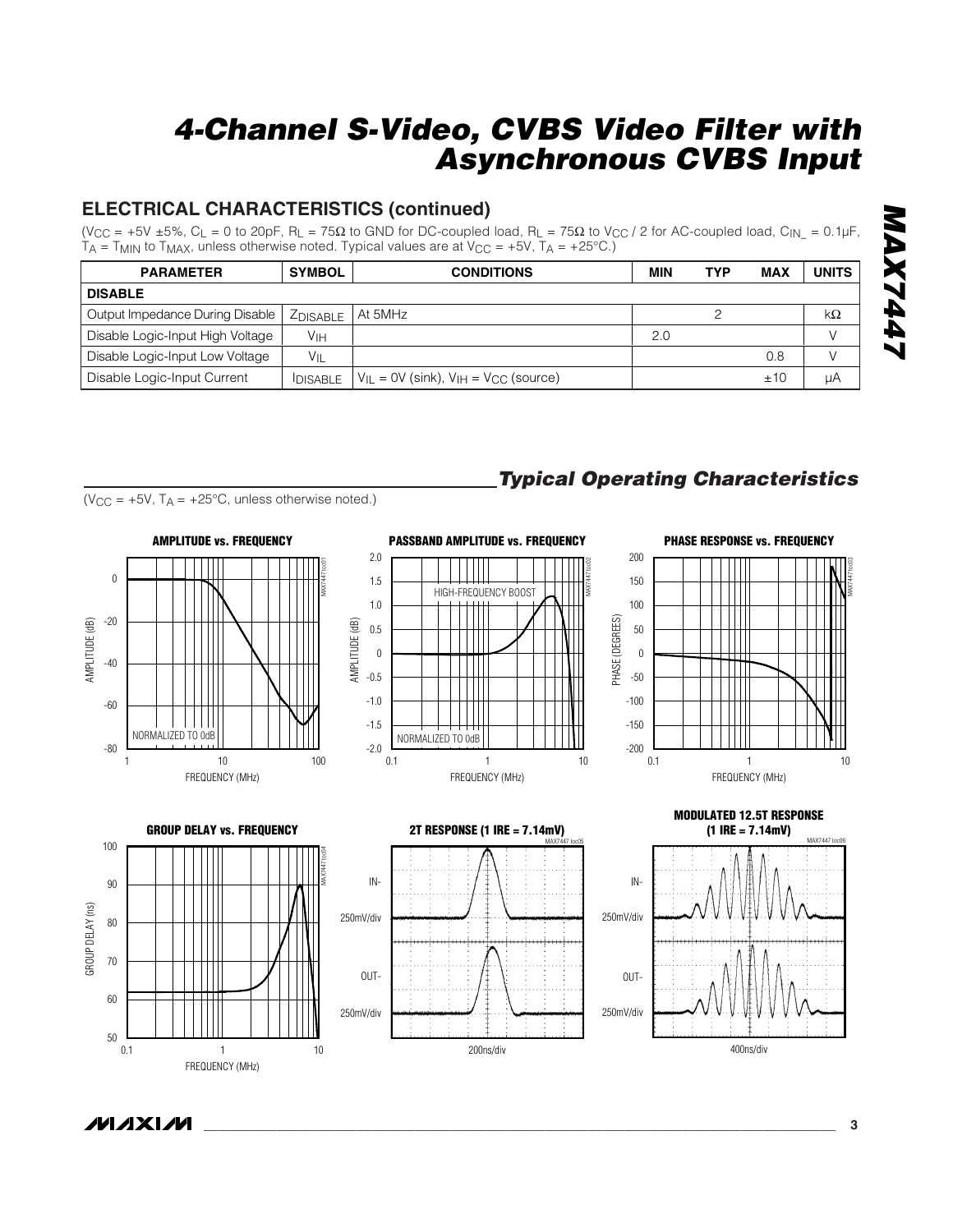



( $V_{CC}$  = +5V,  $T_A$  = +25°C, unless otherwise noted.)



# *Pin Description*

| <b>PIN</b>      | <b>NAME</b>     | <b>FUNCTION</b>                                                                                                                                                         |
|-----------------|-----------------|-------------------------------------------------------------------------------------------------------------------------------------------------------------------------|
|                 | INA.            | Channel A Video Input. Use channel A for a CVBS video signal. AC-couple INA with a series 0.1µF capacitor.                                                              |
| 2               | INB             | Channel B Video Input. Use channel B for the luma (Y) video signal. AC-couple INB with a series 0.1µF<br>capacitor.                                                     |
| 3               | <b>INC</b>      | Channel C Video Input. Use channel C for the chroma (C) video signal. AC-couple INC with a series 0.1µF<br>capacitor.                                                   |
| $\overline{4}$  | <b>IND</b>      | Channel D Video Input. Use channel D for a second CVBS video signal. AC-couple IND with a series 0.1µF<br>capacitor.                                                    |
| 5               | <b>DISABLE</b>  | Disable Logic Input. A logic-low on DISABLE enables the output buffers. A logic-high on DISABLE disables<br>all output buffers and puts them in a high-impedance state. |
| $6 - 9$         | <b>GND</b>      | Ground                                                                                                                                                                  |
| 10 <sup>°</sup> | V <sub>CC</sub> | +5V Supply Input                                                                                                                                                        |
| 11              | <b>OUTD</b>     | Channel D Video Output. This output can be either AC- or DC-coupled.                                                                                                    |
| 12 <sup>°</sup> | <b>OUTC</b>     | Channel C Video Output. This output can be either AC- or DC-coupled.                                                                                                    |
| 13              | <b>OUTB</b>     | Channel B Video Output. This output can be either AC- or DC-coupled.                                                                                                    |
| 14              | OUTA            | Channel A Video Output. This output can be either AC- or DC-coupled.                                                                                                    |

# *Detailed Description*

The MAX7447 filters and buffers video-encoder DAC outputs in applications such as set-top boxes, harddisk recorders, DVD players, and digital VCRs. The MAX7447 reconstructs and cleans up analog video signals from the output of DAC video encoders. Each channel consists of a lowpass filter and an output video buffer that drives two standard 150Ω video loads.

The MAX7447 is designed to process S-Video and CVBS video signals. The video signal processed by channel A (CVBS video signal) must include a sync pulse. This sync pulse provides the required timing for channels A, B, and C. Channel D allows an asynchronous CVBS video signal to be processed with its own local sync separator.

This device operates from a single +5V supply and has a nominal cutoff frequency of 5MHz optimized for NTSC, PAL, and SDTV.

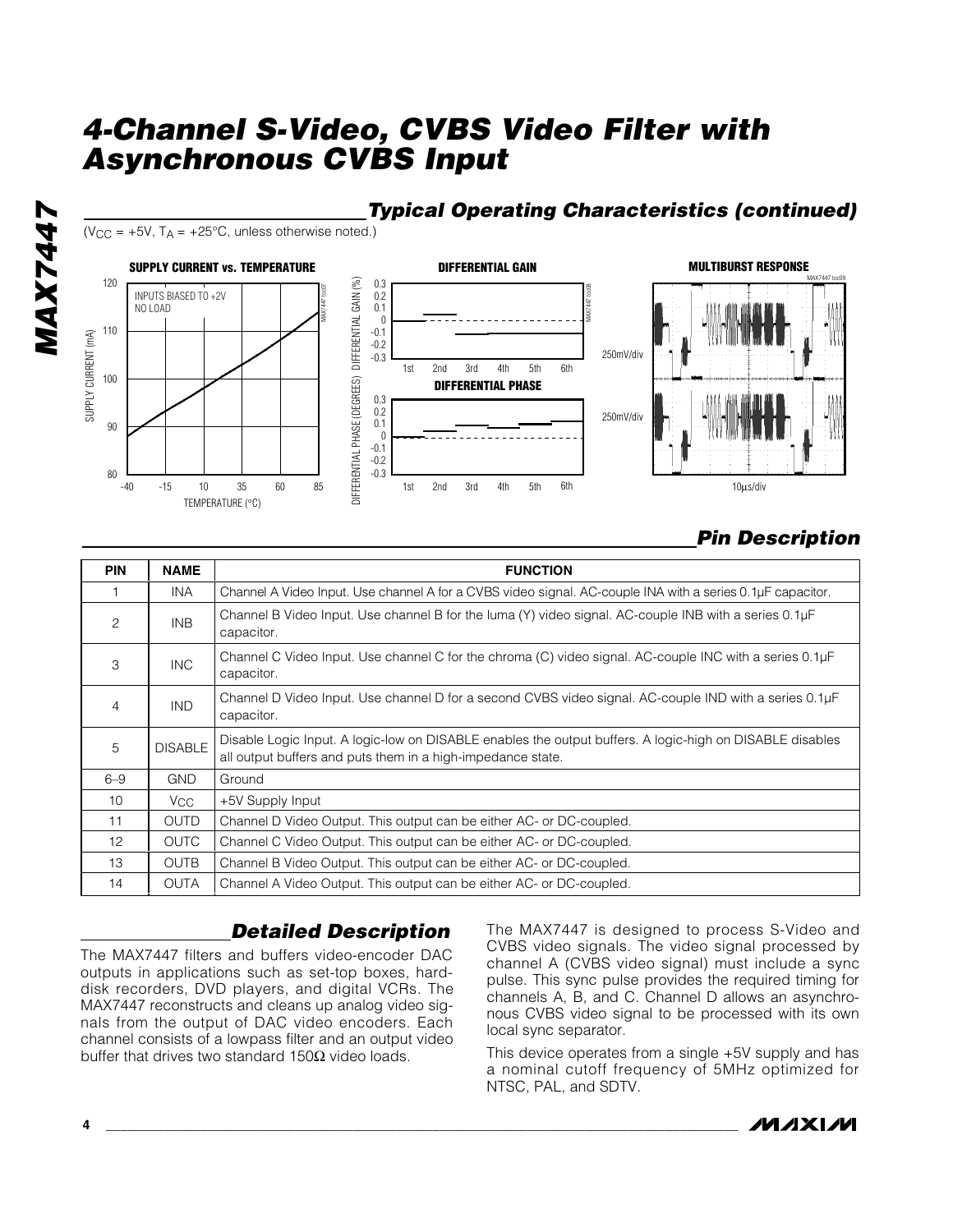### *Filter*

#### *Filter Response*

The reconstruction filter consists of two 2nd-order Sallen-Key stages. The Butterworth-type response features a maximally flat passband for NTSC and PAL bandwidths. The stopband offers at least 43dB (typ) of attenuation at a video-encoder DAC sampling frequency of 27MHz and above (see the *Typical Operating Characteristics*).

#### *High-Frequency Boost*

Each channel has a +1.2dB high-frequency boost that increases image sharpness by compensating for signal degradation and rolloff in the video encoder.

#### *Output Buffers*

Each output buffer has a fixed gain of +6dB and can drive two 150Ω video loads with a 2VP-P signal. The MAX7447 can drive an AC load or drive the video load directly without using a large output capacitor. The output buffers drive DC loads with an output blanking level of less than 1V.

#### *Output Clamp Level*

When a sync pulse is detected on channel A (CVBS), the DC restore loop is activated for channels A, B, and C. Channel D's DC restore loop is activated by the sync pulse on channel D.The function of the loop is to set the DC level of the video signal to a specified voltage. See Table 1 for clamp levels and sync source.

### **Table 1. Output Clamp Level and Sync Source**

| <b>CHANNEL</b> | <b>CLAMP LEVEL (V)</b> | SYNC SOURCE (V) |
|----------------|------------------------|-----------------|
|                | 0 8                    | Channel A       |
|                | 0 8                    | Channel A       |
|                | 1.6                    | Channel A       |
|                | 0 8                    | Channel D       |

### *Applications Information*

#### *Input Considerations*

Use 0.1µF ceramic capacitors to AC-couple the inputs. These input capacitors store a DC level so the outputs are clamped to an appropriate DC voltage level.

#### *Output Considerations*

The outputs are typically connected to a  $75\Omega$  series back-match resistor followed by the video cable. Because of the inherent divide-by-two of this configuration, the voltage on the video cable is always less than 1V, complying with industry-standard video requirements such as the European SCART standard (which allows up to 2V of DC on the video cable). The video buffer can also drive an AC-coupled video load. Good video performance is achieved with an output capacitor as low as 220µF.

#### *Power-Supply Bypassing and Layout*

The MAX7447 operates from a single +5V supply. Bypass  $V_{CC}$  to GND with a 0.1 $\mu$ F capacitor. Place all external components as close to the device as possible.

#### *Exposed Pads*

The TSSOP-EP package has an exposed pad on the bottom of the package. This pad is electrically connected to GND and should be connected to the ground plane for improved thermal conductivity. Do not route signals under this package.

### *Pin Configuration*



#### *Chip Information*

TRANSISTOR COUNT: 6300 PROCESS: BiCMOS